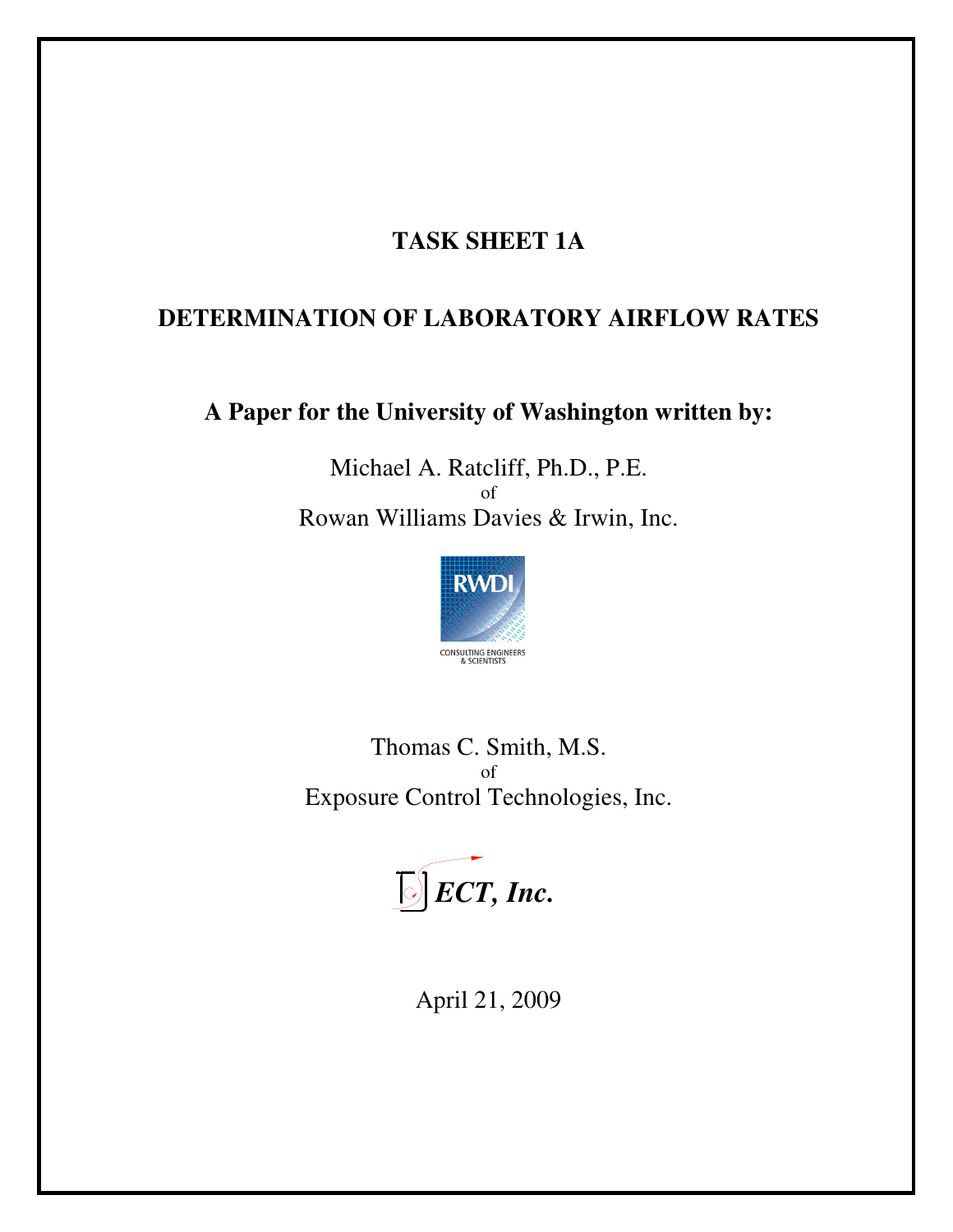### **Introduction**

Throughout the history of research laboratories, groups involved with design including management, architects, engineers, health and safety, trade organizations and regulators have been challenged by the issues of correctly determining basic design criteria and appropriate airflow specifications for laboratory ventilation systems. With laboratory design aimed at user safety, comfort, perception of a pleasing work environment, and recent trends towards sustaining energy efficiency, specification of these baseline criteria has become highly controversial. With laboratories operating at 100% outside air and at high air change rates, laboratories are known to be energy intensive compared to other buildings. Therefore, laboratory energy usage has come under scrutiny as energy policy and global warming receives increased nationwide attention. The article "Experimenting with Efficiency" [*Nature*, Nov 2007] summarizes the need and latest directions for reducing energy in laboratories.

A commonly discussed topic is the magnitude of air changes per hour (ACH) required to achieve a safe laboratory. Values for ACH have been recommended by various agencies including OSHA (4-12 ACH) and frequently discussed at conferences sponsored by the EPA/DOE Labs of the  $21<sup>st</sup>$  Century (Labs21), AIHA and ASHRAE where the main themes are safety, energy conservation and green laboratories. Many papers have been authored or presented on the subject, including "Designing for Actual not Theoretical HVAC Requirements in Laboratory Facilities" [Carpenter, Labs 21, 2007] and "HVAC Design for Sustainable Labs" [Johnson, *ASHRAE* Journal, 2008]. One standard, the ANSI/AIHA Standard Z9.5 [AIHA, 2003] has recommended against using air change rates as a basis of design.

#### **Air Change Rates and Inability to Provide Safety Through Ventilation Alone**

The preponderance of information indicates that reliance on a single airflow rate or specification of an ACH for laboratory safety is imprudent and can lead to a false sense of safety. In reality, laboratory scale procedures with even modest emissions within the laboratory (not captured by an exhaust device) can result in odorous or hazardous concentrations that can exceed acceptable limits of concern (LOC) at any reasonable or recommended ACH.

RWDI has examined spills of a variety of liquid chemicals and found that most chemical spills need air change rates much higher than 10 ACH to meet occupational health limits within the laboratory room. Figure 1 below shows the percentage of liquid chemicals (out of 350 examined) that would meet their respective health limits and odor thresholds for a given room air change rate. Two spill sizes are shown, a large 500 mL spill and a small 5 mL spill. Uniform mixing within the room is assumed for the purposes of calculating average room concentration. However, local concentrations near the spill would be higher, which would make the required ACH higher for a given release.

The figure shows that 10 ACH would not meet health and odor limits for a large majority of chemicals with a 500 mL spill. Many chemicals would need over 100 ACH, which is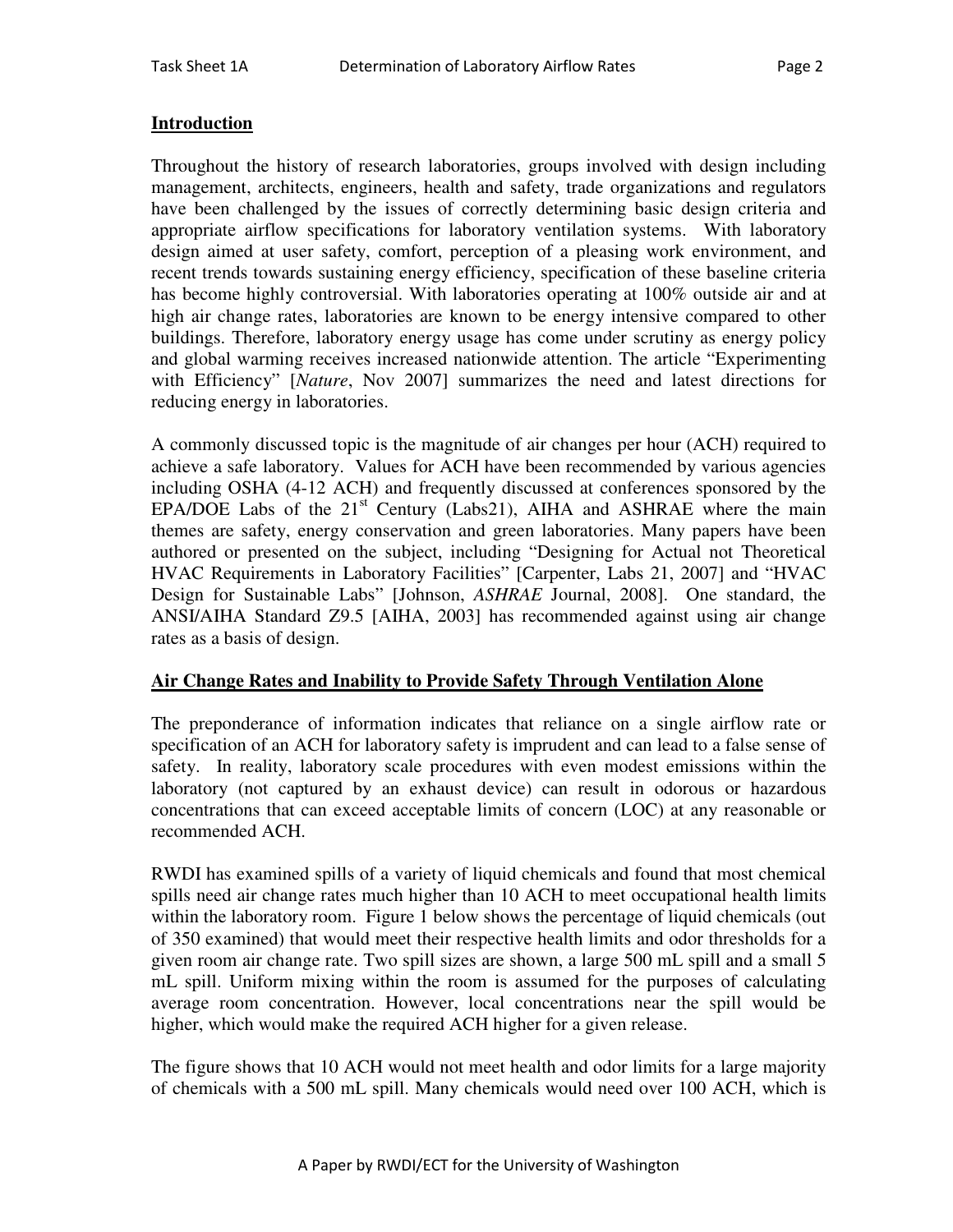not generally feasible. For even a minor 5 mL spill, 10 ACH would only meet limits for less than 60 percent of chemicals. This figure, with revisions, was presented at the Labs 21 conference. [Phillips, D.A., and Smith, A.L, Labs 21, 2006]



**Figure 1. Percentage of Chemicals Controlled for Various ACH and spill sizes.**

Likewise, ECT has also performed experiments and calculations of spills and gaseous leaks where near source concentrations can exceed a LOC at ACH historically specified or recommended for laboratories ( up to 15 ACH). **Table 1** summarizes the calculations for 26 commonly used chemicals and several chemical generation rates. Typical chemical generation rates are listed in **Table 2**. **Table 1** shows that 10 ACH is not adequate for most chemicals and most generation rates. Only the values highlighted will meet LOC limits for 10 ACH or less.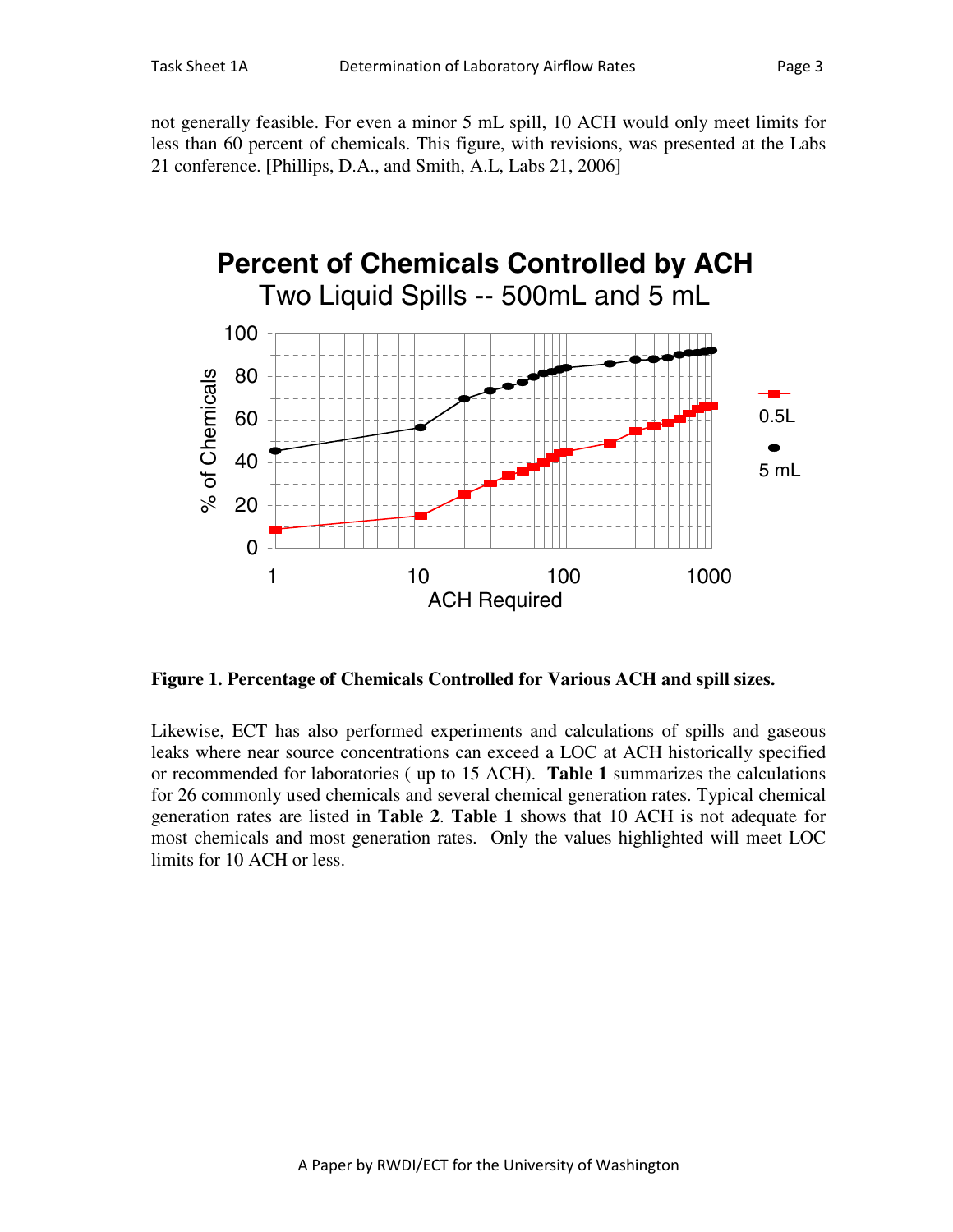**Table 1.** Required ACH assuming perfect mixing to limit concentrations of some lab chemicals to the maximum allowable concentration established by prevailing level of concern.

|                      | <b>Required ACH for Dilution to LOC</b> |                          |                          |                          |                        |                        |                         |
|----------------------|-----------------------------------------|--------------------------|--------------------------|--------------------------|------------------------|------------------------|-------------------------|
| Material             | <b>LOC</b><br>PEL, TLV<br>(PPM)         | Gen. Rate<br>$= 0.1$ lpm | Gen. Rate<br>$= 0.5$ lpm | Gen. Rate<br>$= 1.0$ lpm | Gen. Rate<br>$= 4$ lpm | Gen. Rate<br>$= 8$ lpm | Gen. Rate<br>$= 20$ lpm |
| Acetone              | 750                                     | 0.1                      | 0.7                      | 1.3                      | 5.2                    | 10                     | 26                      |
| Ethyl acetate        | 400                                     | 0.2                      | 1.2                      | 2.5                      | 10                     | 20                     | 49                      |
| Methyl ethylketone   | 200                                     | 0.5                      | 2.5                      | 4.9                      | 20                     | 39                     | 98                      |
| Butyl acetate        | 150                                     | 0.7                      | 3.3                      | 6.5                      | 26                     | 52                     | 131                     |
| Methylene chloride   | 100                                     | 1.0                      | 4.9                      | 10                       | 39                     | 79                     | 196                     |
| Toluene              | 100                                     | 1.0                      | 4.9                      | 10                       | 39                     | 79                     | 196                     |
| Ammonia (STEL)       | 35                                      | $\overline{\mathbf{3}}$  | 14                       | 28                       | 112                    | 224                    | 561                     |
| Acetic acid          | 10                                      | 10                       | 49                       | 98                       | 393                    | 785                    | 1963                    |
| Benzene              | 10                                      | 10                       | 49                       | 98                       | 393                    | 785                    | 1963                    |
| Diethylamine         | 10                                      | 10                       | 49                       | 98                       | 393                    | 785                    | 1963                    |
| Trimethylamine       | 10                                      | 10                       | 49                       | 98                       | 393                    | 785                    | 1963                    |
| Ethyl acrylate       | 5                                       | 20                       | 98                       | 196                      | 785                    | 1570                   | 3926                    |
| Phenol               | $\overline{5}$                          | 20                       | 98                       | 196                      | 785                    | 1570                   | 3926                    |
| Pyridine             | 5                                       | 20                       | 98                       | 196                      | 785                    | 1570                   | 3926                    |
| Formaldehyde         | 3                                       | 33                       | 164                      | 327                      | 1309                   | 2617                   | 6544                    |
| Acrylonitrile        | $\overline{2}$                          | 49                       | 245                      | 491                      | 1963                   | 3926                   | 9815                    |
| Aniline              | $\overline{2}$                          | 49                       | 245                      | 491                      | 1963                   | 3926                   | 9815                    |
| Carbon tetrachloride | $\overline{2}$                          | 49                       | 245                      | 491                      | 1963                   | 3926                   | 9815                    |
| Benzyl chloride      | $\mathbf{1}$                            | 98                       | 491                      | 982                      | 3926                   | 7852                   | 19631                   |
| Ethylene oxide       | $\mathbf{1}$                            | 98                       | 491                      | 982                      | 3926                   | 7852                   | 19631                   |
| Nitrobenzene         | $\mathbf{1}$                            | 98                       | 491                      | 982                      | 3926                   | 7852                   | 19631                   |
| Chlorine             | 0.5                                     | 196                      | 982                      | 1963                     | 7852                   | 15705                  | 39262                   |
| Methyl mercaptan     | 0.5                                     | 196                      | 982                      | 1963                     | 7852                   | 15705                  | 39262                   |
| Acrolein             | 0.1                                     | 982                      | 4908                     | 9815                     | 39262                  | 78524                  | 196309                  |
| Phosgene             | 0.1                                     | 982                      | 4908                     | 9815                     | 39262                  | 78524                  | 196309                  |
| Toluene diisocyanate | 0.005                                   | 19631                    | 98155                    | 196309                   | 785238                 | 1570475                | 3926188                 |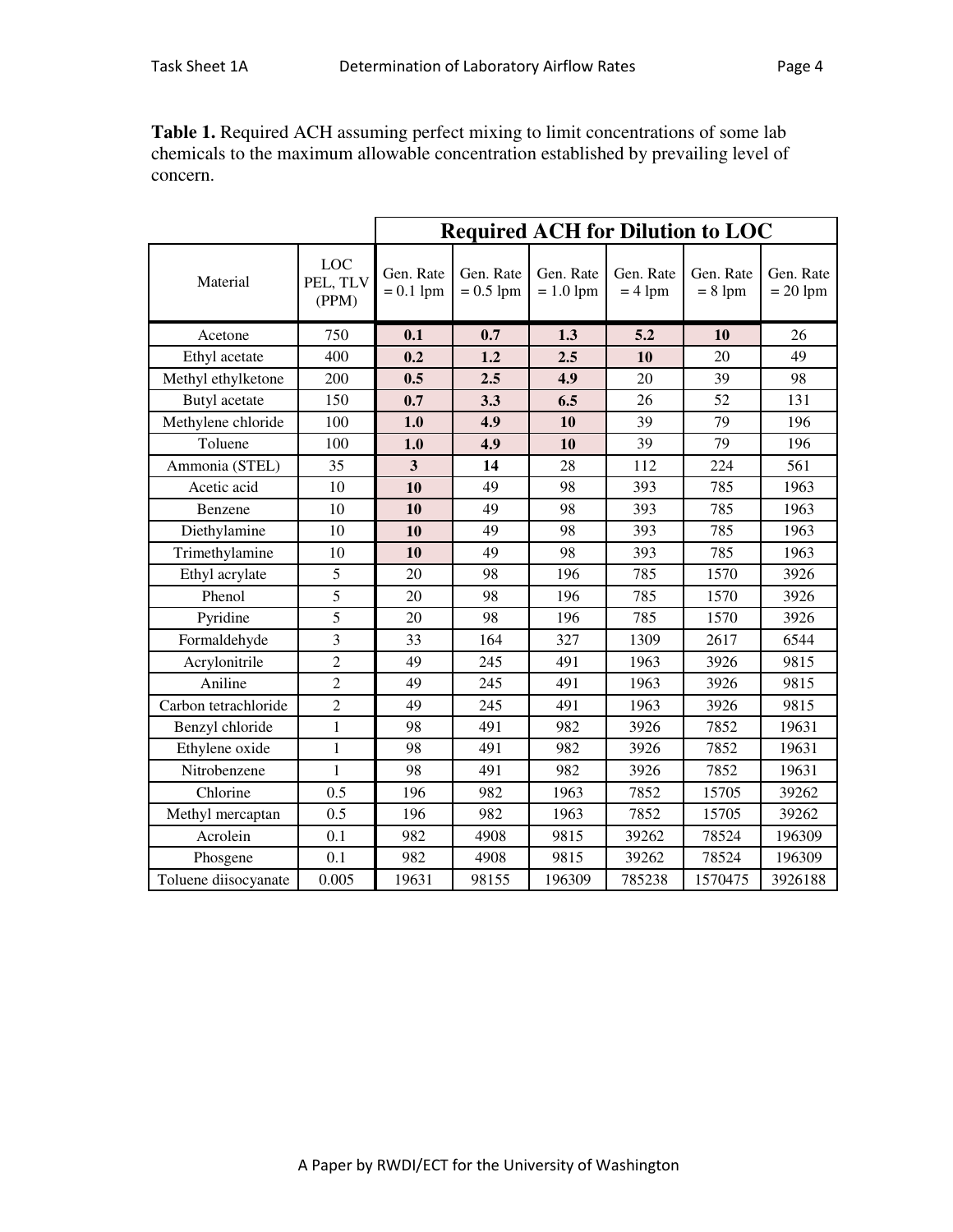| <b>Source</b>                              | <b>Generation Rate</b> |  |  |
|--------------------------------------------|------------------------|--|--|
| Fugitive emissions and Hood Escape         | $< 0.1$ lpm            |  |  |
| <b>Evaporation and Spills</b>              | $0.1-1$ lpm            |  |  |
| Boiling/mixing/stirring                    | 8 lpm                  |  |  |
| Leaking or Failed Compressed Gas Cylinders | $20$ lpm $- 1400$ lpm  |  |  |

## **Table 2. Sample of Laboratory Scale Generation Rates**

In realization of the difficulty of providing safe room concentrations with only room ventilation, the AIHA/ANSI Z9.5 American National Standard for Laboratory Ventilation states that use of an ACH is not an appropriate concept for designing laboratories.

Besides the total ventilation rate as given by the ACH value, attention should also be given to increasing ventilation effectiveness to ensure good use of the provided ventilation. Ventilation effectiveness can be increased with proper choices and placement of supply air diffusers. Ventilation effectiveness will be the subject of another Task Sheet.

### **Determining Airflow Rates for Laboratories**

It is proposed that laboratory designers not specify a required minimum value for ACH for laboratories as has been used in the past, such as 10 ACH. Instead of a required minimum, it is proposed to provide guidelines for determining minimum airflow rates for laboratories and to require calculation and reporting of the resultant value for ACH. The following proposed guidelines are recommended criteria for the establishment of minimum airflow rates in laboratories and methods to calculate the resultant ACH:

- · Potential sources of contaminant emission should be identified and exposure control devices including laboratory exhaust hoods should be specified as appropriate to control emissions at the source. All sources and assumptions should be clearly defined at the time of design.
- · Laboratory airflow rates should be based by definition on total exhaust flow for negatively pressurized laboratories and total supply flow for positively pressurized laboratories. All lab areas having potential for release of hazardous airborne contaminants should operate under negative pressure with respect to adjacent nonlaboratory spaces. The required pressure differential between the spaces should be defined by the design team, or as specified on the design documentation approved and released for construction.
- The required exhaust flow should be sufficient to satisfy the exhaust demands of all laboratory hoods and exposure control devices (within the lab) operating under all modes of operation; including occupied and unoccupied operation modes (chemical fume hood sashes open or closed), full heating and cooling modes, and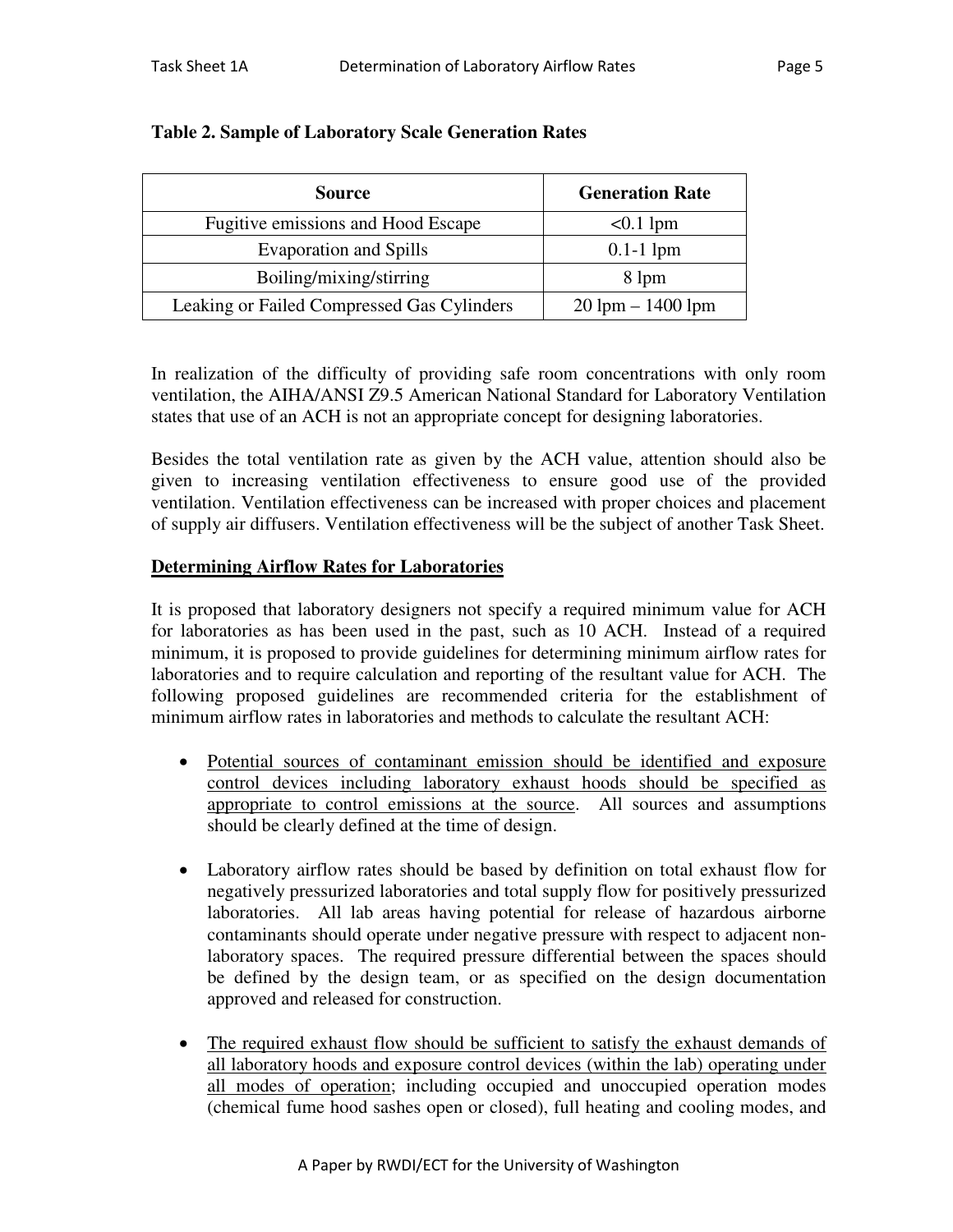- The volume of air supply to the laboratory should be sufficient to meet indoor air quality (IAQ) requirements as specified by ASHRAE and other applicable codes and standards. In the Seattle area, the International Mechanical Code (IMC) and the Washington State Indoor Air Quality Code. The laboratory should operate with 100% outside air for the supply flow.
- The quality, quantity and conditioning of the air supply should maintain the lab environment's comfort, temperature, and humidity specifications accounting for seasonal fluctuations.
- The accuracy and precision of the airflow control systems should be sufficient to maintain the required specifications for exhaust, air supply and transfer air volumes (difference between supply and exhaust). The airflow requirements of the exposure control devices shall never be compromised regardless of operating mode.
- The transfer air should be mechanically supplied, of equal quality to lab supply air, and free of hazardous contaminants. The control of transfer air quantities should prevent the spread of contamination between laboratories in the event of spill or other emergency conditions.
- · In the event of large accidental releases in the laboratory room, away from exhausts and control systems, the laboratory owner should specify appropriate evacuation protocols.

## **Calculating Air Change per Hour Rate (ACH)**

smoke or "shelter in place" scenarios.

Although a minimum air change rate for dilution ventilation is not recommended, it is still suggested that the resulting air change rate be calculated. The ACH rate may be useful for evaluating a particular release scenario sometime in the future. Following the above guidelines, the required exhaust flow and supply flow should be established and the resultant ACH rate be calculated at the boundaries of airflow required for each mode of operation.

Example:

The formula to calculate the resultant ACH rate for a negatively pressurized lab should be*: (See Figure 1)*

 $ACH = (\sum \text{ of Exhaust Volumes / Room Volume}) \times 60$ 

Where: Exhaust in Cubic Feet per Minute (CFM) Room Volume<sup>1</sup> in Cubic Feet  $(FT^3)$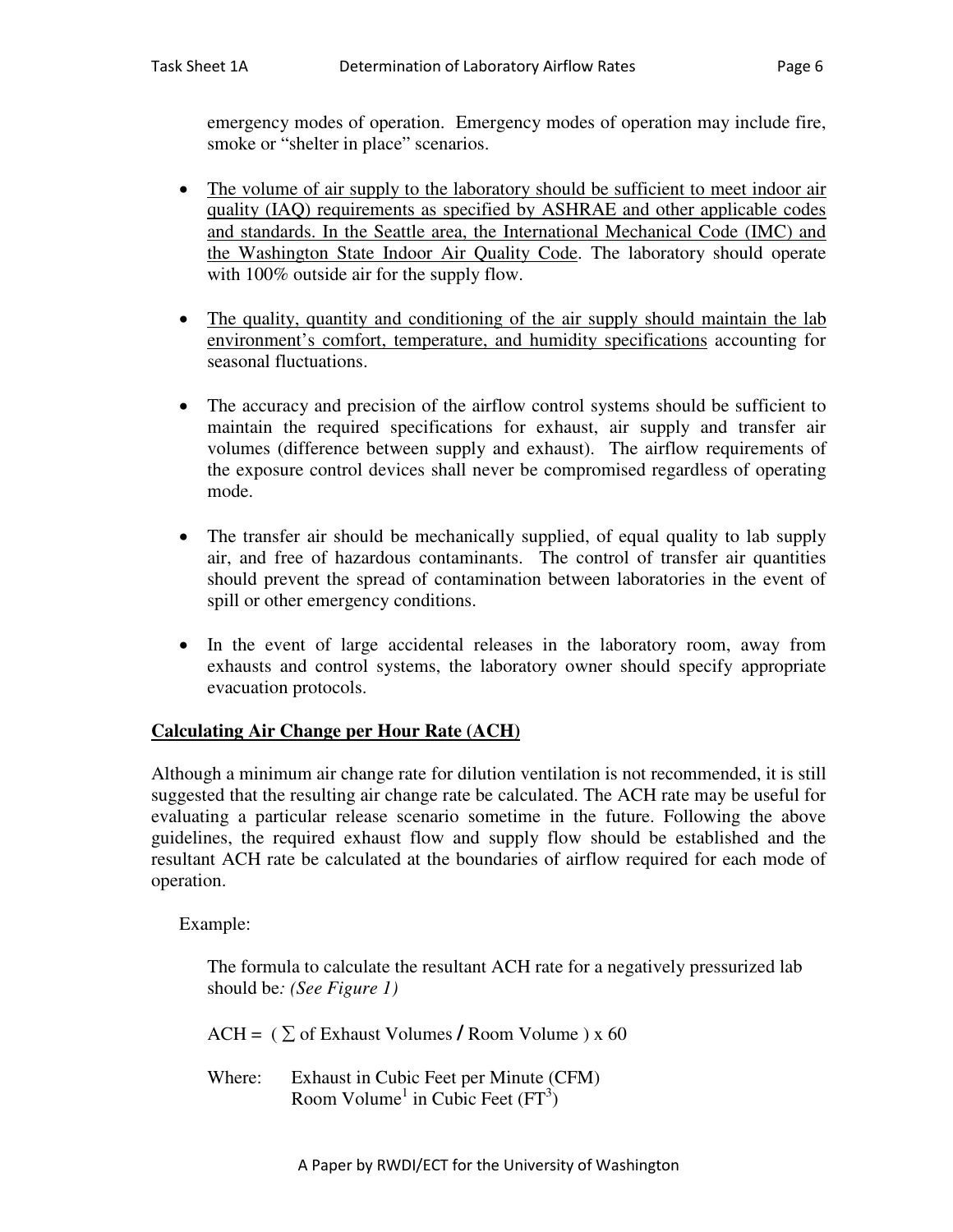Constant (60 Minutes per Hour)

The formula to calculate the resultant ACH rate for a positively pressurized lab shall be:

- $ACH = (\sum_{i}$  of Supply Volumes / Room Volume ) x 60
- Where: Supply in Cubic Feet per Minute (CFM) Room Volume<sup>1</sup> in Cubic Feet  $(FT<sup>3</sup>)$ Constant (60 Minutes per Hour)



**Figure 2.** Lab Spaces may have multiple fume hoods, multiple general exhaust grilles, and multiple devices requiring dedicated exhaust. To calculate ACH based on exhaust for negatively pressurized labs, all exhaust sources must be included in the summation.

\_\_\_\_\_\_\_\_\_\_\_\_\_\_\_\_\_\_\_\_\_\_\_\_\_\_\_\_\_\_\_\_\_\_\_\_\_\_\_\_\_\_\_\_\_\_\_\_\_\_\_\_\_\_\_\_\_\_\_\_\_\_\_\_\_\_\_\_\_\_

<sup>&</sup>lt;sup>1.</sup> If the laboratory is to be furnished with vary large equipment, cabinetry, or other furniture, the volume of these items can be subtracted from the room volume. The actual ACH rate can be significantly higher than calculated value if the volumes of these furnishings are not considered. If there is no ceiling (i.e. exposed ductwork), a nominal ceiling height of 10 ft should be substituted.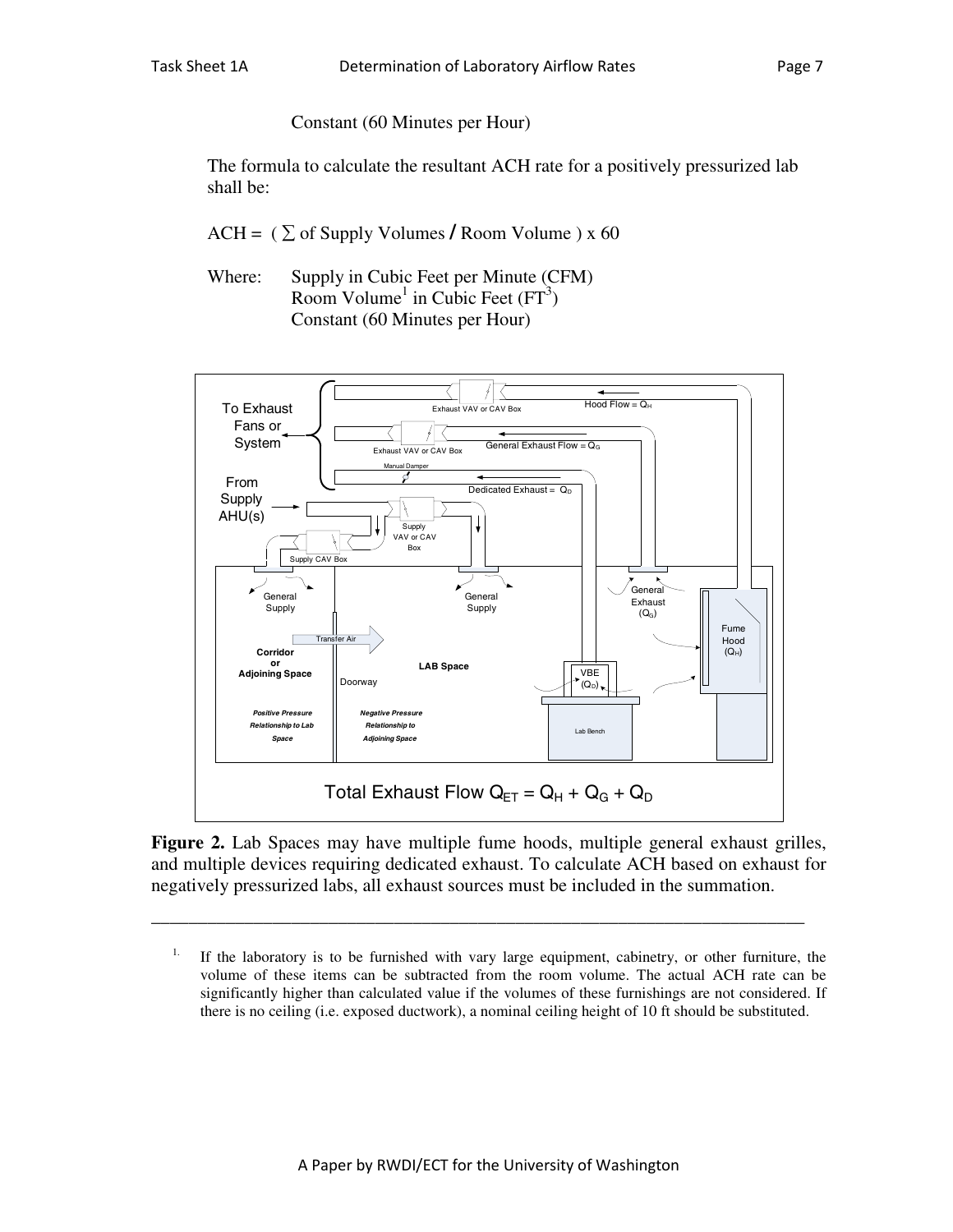Establishment of minimum airflow rates in accordance with the above guidelines when combined with adherence to good work practices and use of the lab within the operating constraints defined during design will provide safe and comfortable lab environments. However, the airflow rates or use of an ACH within limits generally recommended will not guarantee adequate dilution of chemicals to safe levels that may be produced during accidental spills in the lab, a serious breach in hood containment, the failure of gas cylinders, or contaminates generated during hazardous procedures conducted outside the confines of an approved exposure control devices. As such, emergency procedures including evacuation of the lab should be followed in accordance with laboratory owner policies.

For special areas where secondary containment (negative pressurization) is critical or must be assured following an accidental release of hazardous materials (i.e. high hazard laboratory using highly infectious or chemical warfare agents or a clean room using large quantities of hazardous chemicals) use of a separate purge system may be considered beneficial. The purge mode could be activated manually using a key pad at the exit of the laboratory. Upon initiating the purge mode, the exhaust flow would increase to achieve a greater offset volume to maintain or achieve (in the case of a clean room) a negative room pressure. Due to the costs and complexity of the systems, the practicality and benefits of a separate purge system should be scrutinized and applied only where appropriate.

#### **Summary**

It is recommended that a traditional fixed minimum air change rates, such as 10 ACH, not be used for laboratory design and operation. This value can be imprudent and provide a false sense of safety for the lab occupants and operators. Instead, air change rates should be specified considering the specific needs of a laboratory for exhaust flow, ordinary indoor air quality, thermal comfort and other considerations. The resulting ACH value should be calculated after the design process as a baseline tool for facilities management.

With the fume hood being the primary exposure control device and the lab space being the secondary containment, occupants and /or operators must understand that simply increasing the ACH rate will not prevent exposures during spills or other emergencies. Exiting the laboratory space until contaminate levels reach the LOC is the appropriate action to be taken.